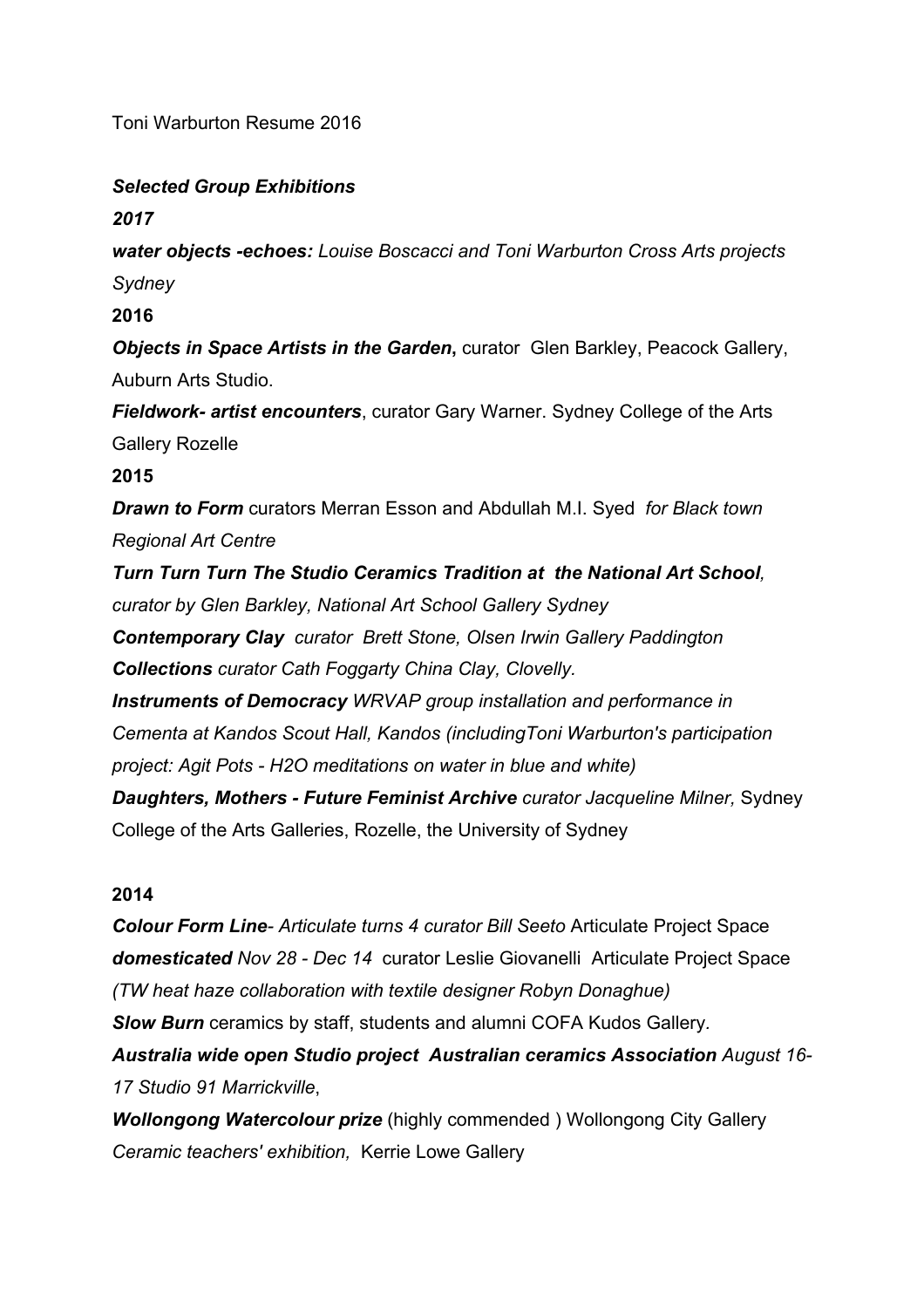*The Course of Objects* **- Fine Lines of Enquiry**, Manly Regional Art Gallery curator Susan Ostling *The Frontier Wars*, Damien Minton Gallery Sydney

**2013**

*Leave it in the Ground* **- Wrap** at Articulate Project Space *The Fuping Group, residency and exhibition, curator Grace Cochrane Australia wide open Studio project Studio 91 Marrickville*, Australian ceramics Association **2012**  *Recycled Dreaming* curator Bronia Iwanczak, the Drawing Room X Arts Books *Art and Documentation Festival*, curator Margaret Roberts Biblioteka Gallery, Lodz Poland *Collection in Focus: Contemporary Glass,* Art Gallery Western Australia **2011**  *Three installations Giovanelli Grech Warburton* Articulate Project Space, Sydney *Viva Mexico! Horror Vacuii* Articulate Project Space, Sydney *Riparian Rites* WVRAP at Maitland RAG **2010**  *In Good Company* (Fuping connection) Masterworks Auckland *Williams River Valley Artists Project* (WVRAP) Tin Sheds Gallery Sydney *Picture window*, Peloton *Lino Alvarez: Collaborations in Clay* Bathurst RAG *Littoral***,** Carnegie Gallery Hobart Curator Vivonne Thwaite **2009 Where we know:** Toni Warburton Peter Cooley Wollongong City Gallery *Making it New: Focus on Contemporary Australian Art* curator Glen Barclay Musem of Contemporary Art, Sydney. **The good the bad and the muddy** 9th Ceramics Triennial, Mori Gallery, curator Jane Polkinghorne *Coal clay water wood 1 exhibition and paper* 9th Ceramics Triennial Mori Gallery, curator & participant *Replacements: other drawing, reveries of the everyday* Tin Sheds Gallery

curator & participant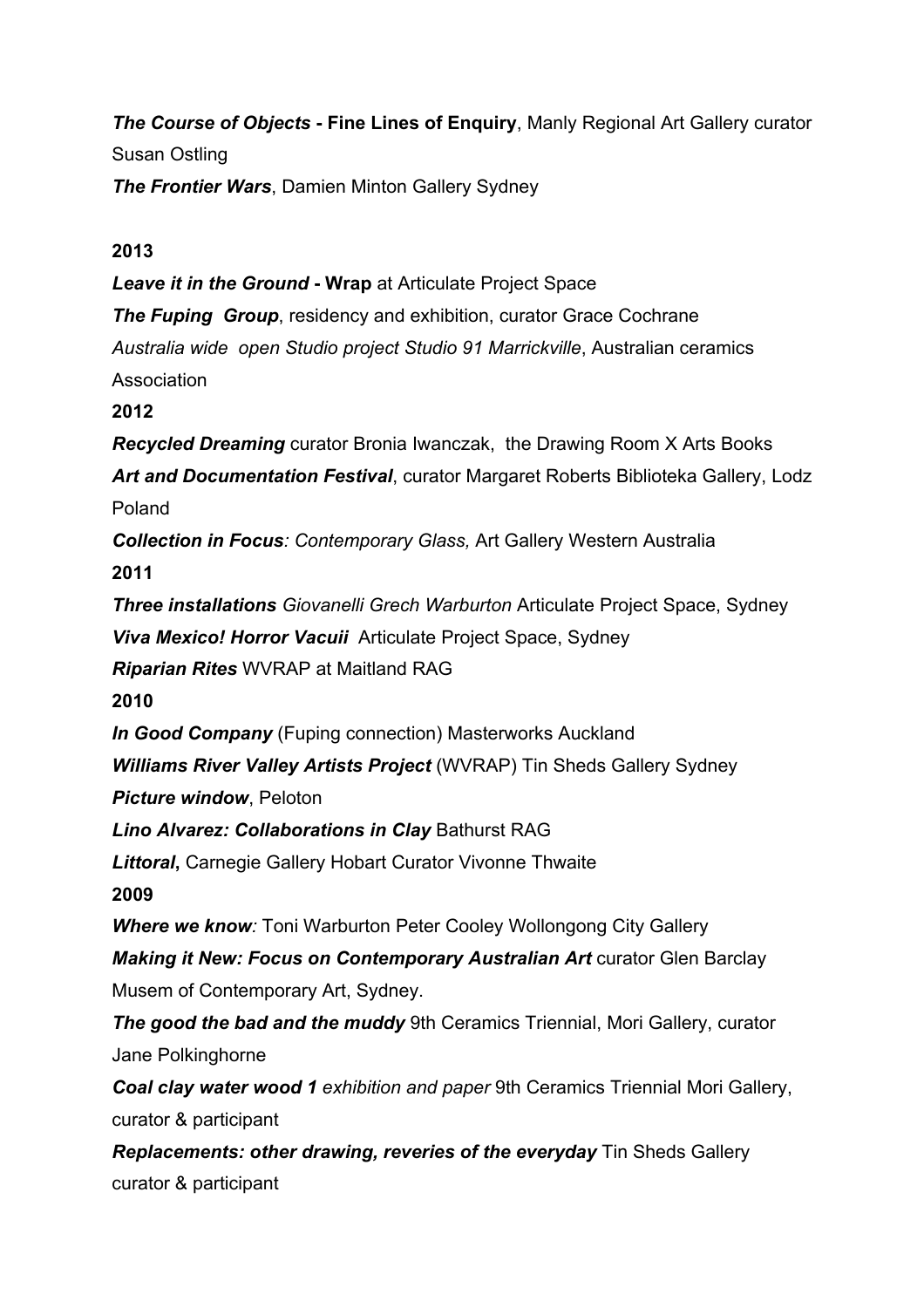### **2007**

Australasian collection of FLICAM Ceramics Museum Fuping China **2006** 

*Clemenger Contemporary Art Award* National Gallery Victoria curators Jason Smith, Kelly Gelatelly

# **Selected Solo Exhibitions**

*Eye of Horus retrieval project* Articulate Project Space, Sydney *lookout* Mori Gallery, Sydney *kiosk* Mori Gallery *Catchment, a field of beakers for Saint Hedwig of Silesia & Wingecarribee Swamp*, Mori Gallery

**Collections:** ANG, AGWA, NGV, QIT, MRG, Perce Tucker Collection, The Cruthers Collection Perth, IPCL Baroda India, FLICAM China, private collections in Australia.

**Residencies**, Fuping Group, Sturt 2013, Haefliggers Cottage NPWL 2005

# **Select Bibliography**

Ann Finnegan review of fieldwork-artist-encounters, Artlink https://www.artlink.com.au/articles/4513/ fieldwork-artist-encounters/ Louise Martin -Chew *Daughters, Mothers - Future Feminist Archive* Sydney College of the Arts Galleries, Rozelle, the University of Sydney, review *Eyeline number 84 (2016) Merran Esson and Abdullah M.I Syed. essays in Drawn to Form 2015 - catalogue Blacktown Regional art Centre-Cementa 2015 catalogue WVRAP instruments of democracy-H20 Agit pots*  Jan Guy. *The course of objects: The fine lines of inquiry* [on line]. Journal of Australian Ceramics, Vol. 53, No. 3, Nov 2014: 53-55. Glen Barkley, *So hot right now? Contemporary Ceramics and Contemporary Ar*t. Art and Australia May 2014

Susan Ostling *The Course of Objects - Fine Lines of Enquiry* Catalogue and Journal of Australian Ceramics, April 2014